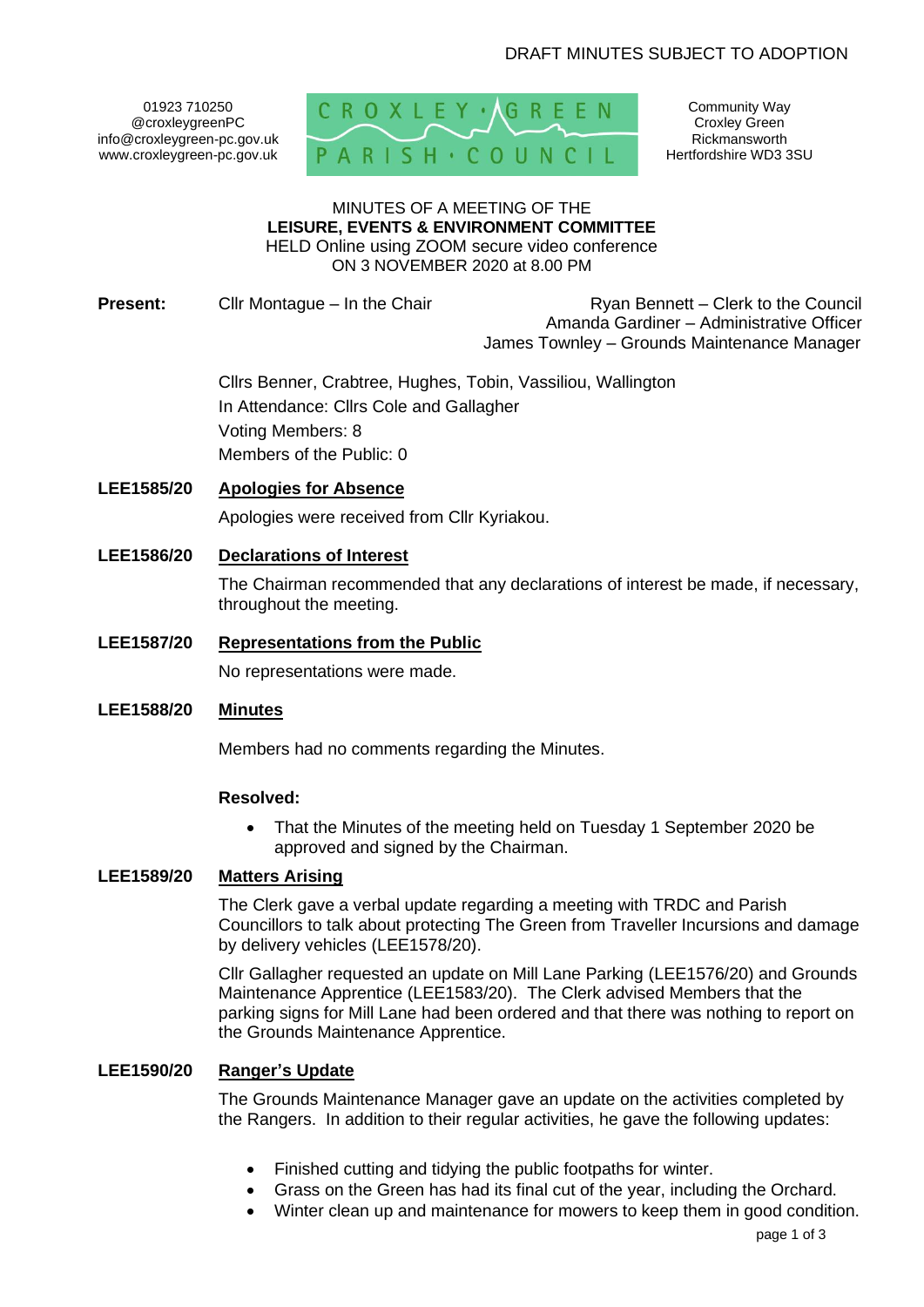- Installed large poppy behind the war memorial for the week, along with the usual poppies on the lampposts down The Green and New Road.
- Made a start on some winter maintenance work in the Orchard. Continued coppicing of the hazel, also using some of the waste to create dead hedges for habitat to improve the biodiversity in the Orchard.
- Winter bedding plants. Some have been sorted already including the office and the welcome signs. The bedding for the Watford Road beds hasn't been ordered yet and we are not sure if we will be able to due to the lock down.
- Kennel built for dog bags. Ease of access for residents and to keep them dry rather than being on the floor in a plastic tray.
- War memorial will be professionally cleaned on Wednesday 4 November 2020.

## **LEE1591/20 Litter Reduction Sub-Committee**

Chairman provided a verbal update from the Litter Reduction Sub-Committee. Chairman advised Members that he had written to Croxley Green's TRDC Councillors to share the anti-litter campaign aims and Cllr Lloyd has offered to arrange a meeting between TRDC and CGPC councillors. Letter to local businesses has been printed and will be hand delivered by 3 councillors. Budget has been approved to purchase equipment for volunteer litter pick events. Date has been set for first community wide litter pick on Sunday 13<sup>th</sup> December 2020.

## **LEE1592/20 Festive Karaoke**

Cllr Benner introduced the topic of holding a festive karaoke event in December. A professional karaoke provider could run the event in front of the Parish Council Office (under a gazebo if raining) and families can prebook a time slot to sing. Social distancing will be maintained by setting up cones around the performance area. Microphones will be on stands to reduce touching and would be wiped down between each family group.

Councillors made suggestions for alternative locations and dates to hold the event and it was agreed to change the date to Saturday  $12<sup>th</sup>$  December but leave the location as outside the Parish Council Office. The budget for the event was increased to £550 to cover any additional costs occurred running the event closer to Christmas.

#### **Resolved:**

• To run a Festive Karaoke event on Saturday 12<sup>th</sup> December at a cost of £550.

## **LEE1593/20 Local Travel Map & Croxley Consumer Week**

Cllr Benner introduced the topic of creating a local travel map and holding a Croxley consumer week. £1,000 has been held in reserves to create a travel map for several years. A local illustrator can create a digital copy of a map of Croxley within our budget. Additional funds of £100 are being sought for the printing of the digital map.

Cllr Benner spoke about the impact of Covid on local businesses and ideas of how the Parish Council can encourage Croxley residents to shop local. Cllr Benner outlined a reward system whereby residents who spend £5 in 5 local businesses would be able to collect a promotional tote bag from the Council Offices with proof of purchases. Members recommended a short, clear message on the tote bag and not to print the travel map on the bag.

#### **Resolved:**

• Funding of £100 for posters of the map to be made available to local schools and the library as well as small printed versions for local residents.